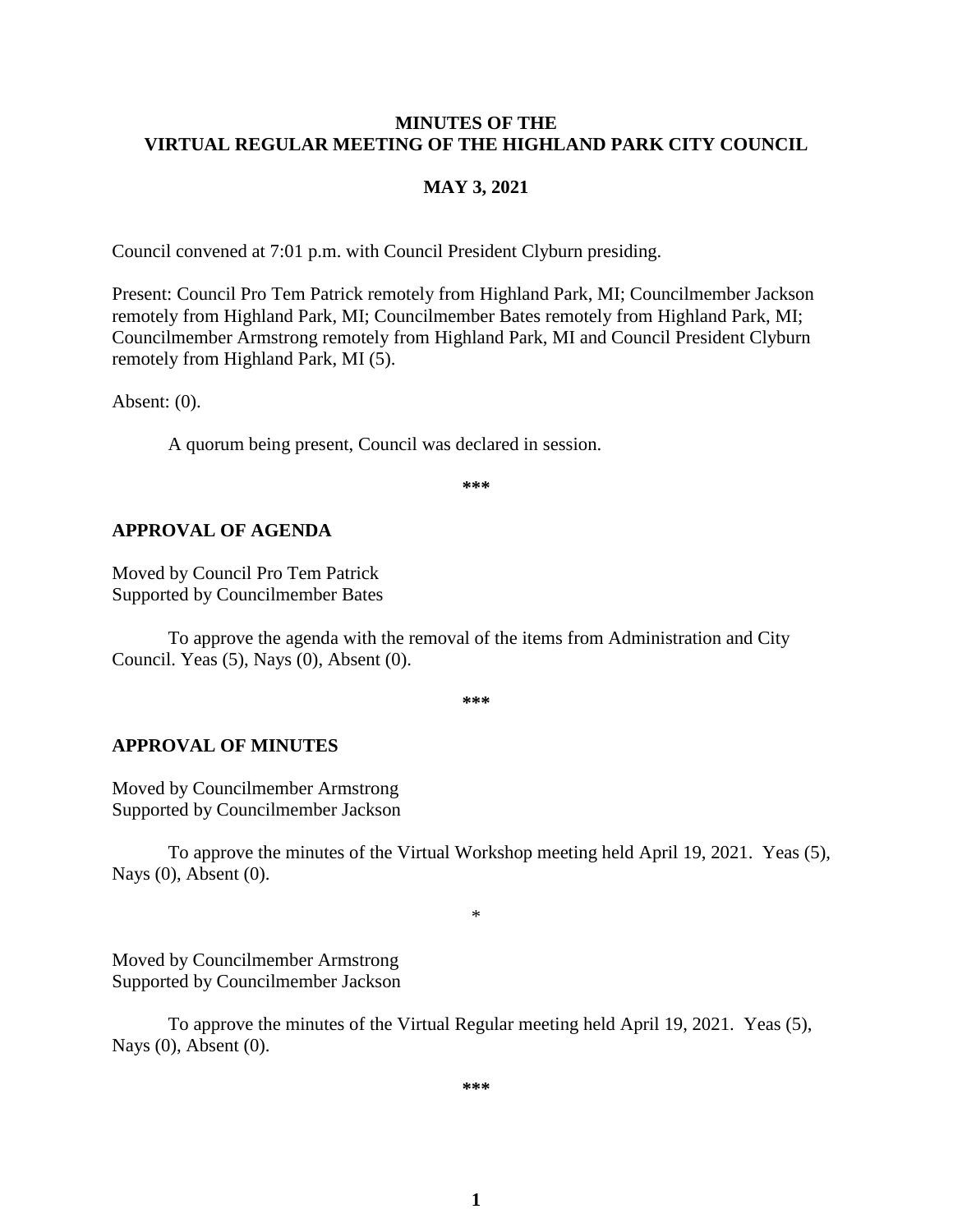### **PUBLIC WORKS 05-03-21 V**

The following resolution was submitted for approval

## **RESOLUTION TO APPROVE CONTRACT WITH CENTURY CEMENT FOR REPAIRS TO SINKHOLES IN TWO ALLEY WAYS**

Moved by Councilmember Bates Supported by Council Pro Tem Patrick

**WHEREAS,** the City Engineering Department in conjunction with the Department of Public Works assessed all of the public roadways in the City and identified 183 repairs to roads, sinkholes and catch basins throughout the City that may pose a threat to the infrastructure as well as to the safety of the residents and road users; and

**WHEREAS,** on April 5, 2021, the City approved a resolution to approve the contract with Century Cement for sinkholes and catch basin repairs; and

**WHEREAS,** the City was notified through Facebook of two additional sinkholes in alleyways that were not identified on the original list (see attached pictures):

- John R and Bruch and McLean and Farrand Park (near or close to the address 107  $McLean - in$  alley)
- Brush and Oakland Avenue and McLean and Farrand Park (near or close to address 181 McLean – in alley); and

**WHEREAS**, sinkholes on roadways are covered with Act 51 funds; however, sinkholes in alleyways must be paid from the General Fund; and

**WHEREAS**, Century Cement submitted a quote for \$20,910 to repair the alleyway sinkholes based upon rates in their 2021 sinkhole contract.

**NOW, THEREFORE, BE IT RESOLVED** the City approves issuing a contract to Century Cement to repair sinkholes in two alleyways at a cost of \$20,910 to be paid out of the General Fund. Yeas (5), Nays (0), Absent (0).

**\*\*\***

## **WATER 05-03-21 VI**

The following resolution was submitted for approval.

# **RESOLUTION TO AUTHORIZE THE AMENDED FY2021 WATER DEPARTMENT BUDGET AS REQUIRED BY THE DIRECTOR**

Moved by Council Pro Tem Patrick Supported by Councilmember Armstrong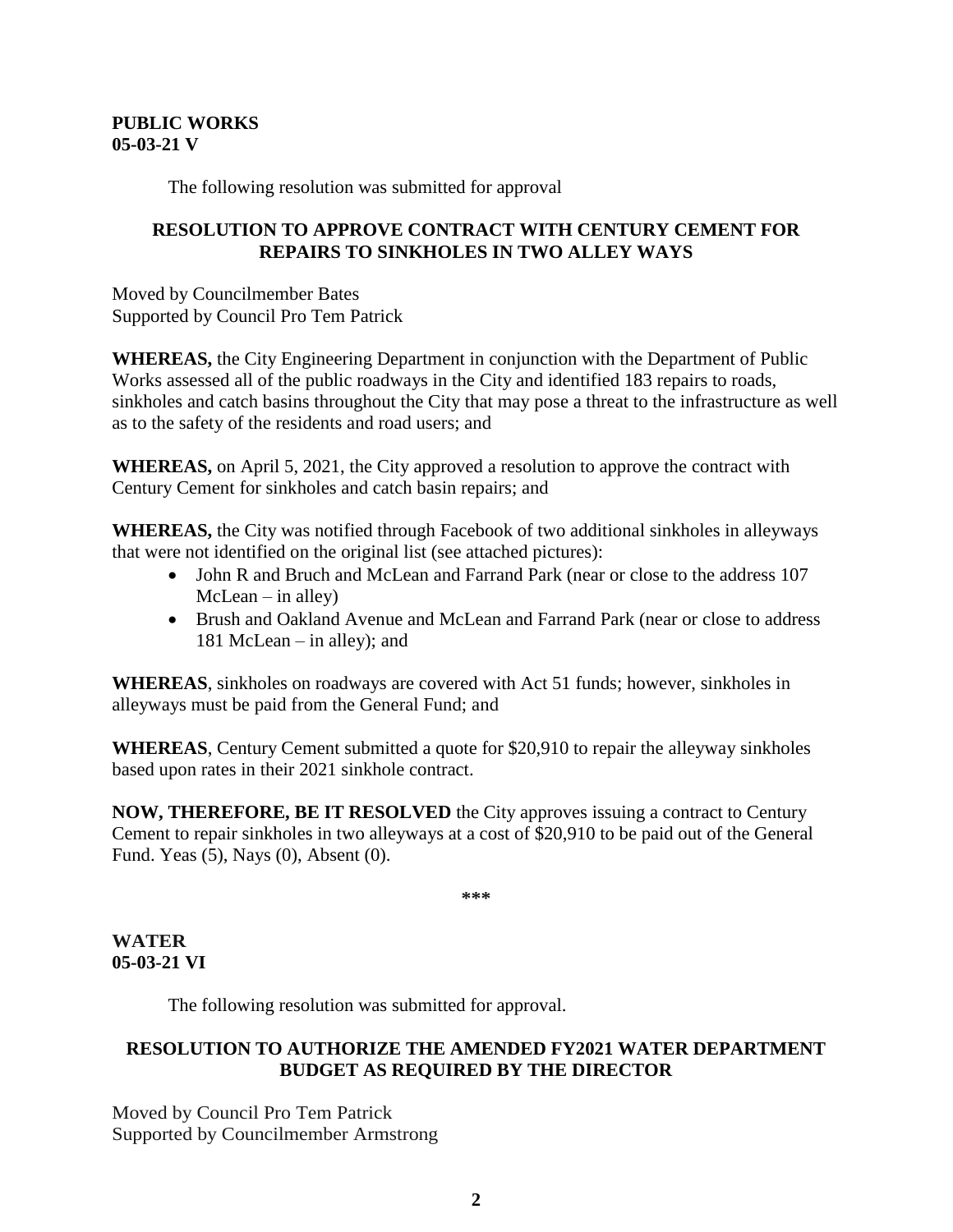**WHEREAS**, pursuant to chapter 1040.17 and 1042.01 of the City Code of Ordinances, it is the responsibility of the City of Highland Park to establish water and sewer rates; and

**WHEREAS**, the City Council has received and reviewed the Water Department Director's budget amendment for FY2021; and

**WHEREAS**, the Highland Park City Council previously approved the FY21 Water Department Budget and Rates that did not include cost for any additional requested programs; and

**WHEREAS**, based on a request from the Community & Economic Development Director and the Building Department to assist with their current residential demolition project, the City of Highland Park Water Department requests the amended FY21 Operations and Maintenance budget be authorized to include approximately ninety three (93) water service cut and caps and sewer plug, at a cost of \$176,700 for approved water department emergency repair contractor and \$29,760 MCA inspections and documentation for the Community Development Block Grant (CDBG) funded demolitions; and

**BE IT RESOLVED**, the City of Highland Park City Council shall authorize the amendment of theFY21 Water Department budget for a total \$206,460.00 paid from the Operations and Maintenance Water Fund. Yeas (5), Nays (0), Absent (0).

**\*\*\***

## **COUNCIL AFFAIRS**

Council Pro Tem Patrick shared that May  $3<sup>rd</sup>$  is Titus McClary Day and May  $4<sup>th</sup>$  is Lovie Blackwell Day.

Councilmember Armstrong announced another District 3 Cleanup Day Saturday, May 15<sup>th</sup> near Healing Spring Church.

Council President Clyburn encouraged persons with delinquent property taxes to contact the Wayne County Treasurers office for assistance to prevent losing your home. He congratulated Fred & Son Recycle for receiving a Comcast Rise Grant and announced that applications are being accepted at comcastrise.com for the next round of awards. He also encouraged persons in need of water/energy assistance, rent/mortgage assistance or emergency plumbing repairs to contact Wayne-Metro to obtain aide from the Emergency Rental Assistance Program.

**\*\*\***

#### **ADJOURNMENT**

Moved by Council Pro Tem Patrick Supported by Councilmember Jackson

To adjourn the meeting, motion carried, meeting adjourned at 7:40 p.m.